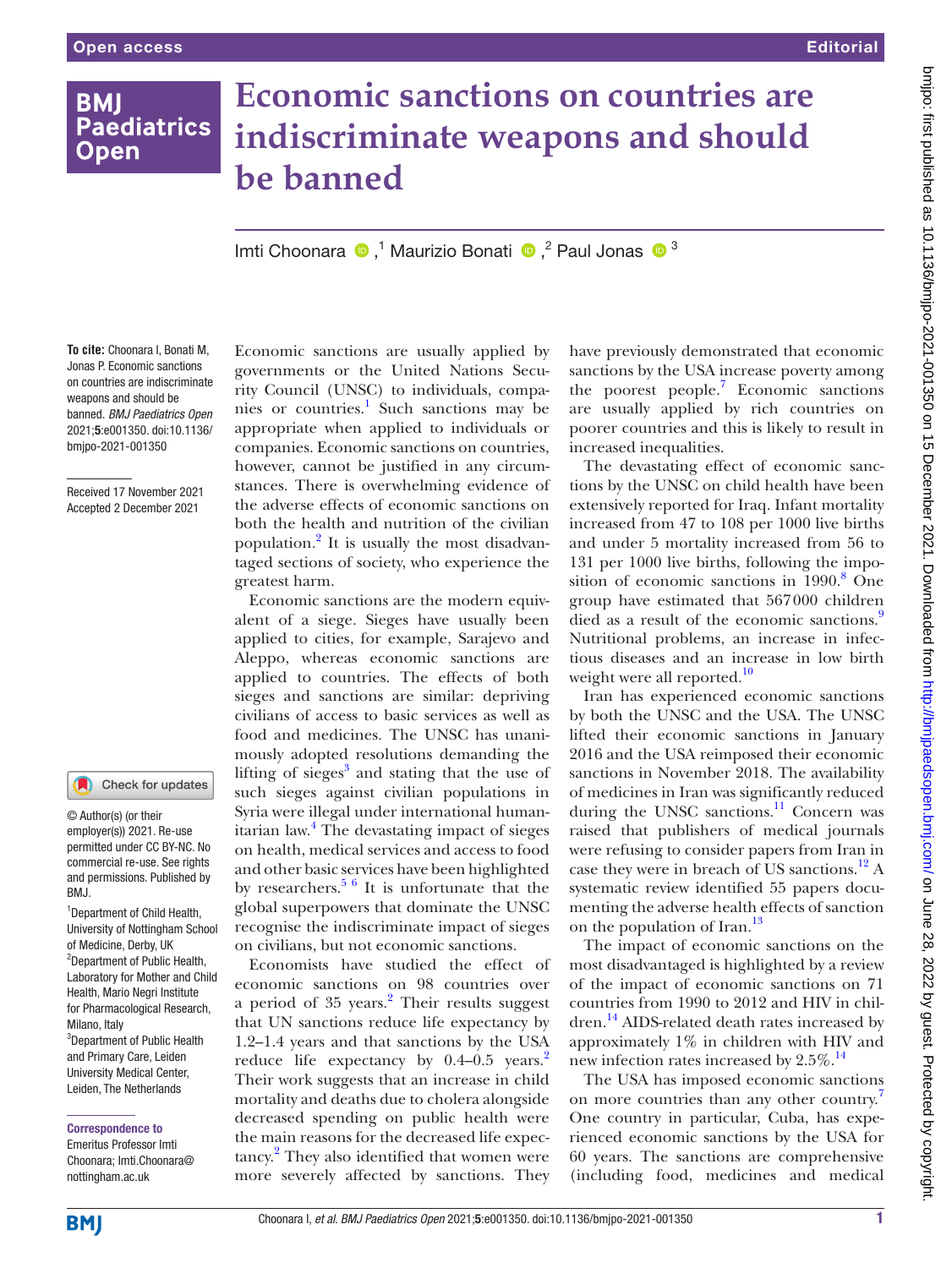### Open access

equipment) and have extraterritorial components which effectively make it difficult for other countries to trade with Cuba. These extraterritorial components have been declared illegal by the British Government. In January 2019, the Conservative Minister for Europe and the Americas stated in the House of Commons 'that under the UK Protection of Trading Interests Act 1980, it is illegal for UK companies to comply with extraterritorial legislation such as the US embargo'.[15](#page-1-10) The European Union has also stated that the extraterritorial aspects of the US sanctions are illegal. $16$  Each year the UN General Assembly votes overwhelmingly for the sanctions to be lifted.

A comprehensive report by Oxfam details the impact of the US sanctions on Cuba[.17](#page-2-1) It highlights difficulties in obtaining basic medical supplies such as syringes, masks, ventilators, medicines as well as the raw materials needed to produce vaccines, medicines and sanitary hygiene products[.17](#page-2-1) Shortages of food and other basic products affect the most vulnerable in Cuba and the tightening of the sanctions has increased inequalities in Cuba.<sup>17</sup> Even collaboration between Cuban and American scientists has been blocked by the US sanctions.<sup>18</sup> President Obama and others have recognised that the sanctions against Cuba were ineffective.<sup>19 20</sup> Unfortunately, both President Trump and Biden have expanded the sanctions. American health professionals have called for the lifting of sanctions on  $\widehat{\text{Cuba}}$ <sup>21</sup>. The impact of the sanctions has been exacerbated by the COVID-19 pandemic.<sup>[22 23](#page-2-5)</sup>

The legality of economic sanctions on countries has been questioned. $24\frac{24\frac{25}{2}}{2}$  The use of indiscriminate weapons on a civilian population is recognised as unlawful. The Fourth Geneva Convention of 1949 was an attempt to protect civilians from harm during wars. $26$  Subsequent protocols adopted in 1977 tried to ensure greater protection for civilians.  $26$  As health professionals, we are concerned about the indiscriminate effect of economic sanctions on countries on the human rights and health of civilians.

Economic sanctions on countries are inconsistent with the UN Convention on the Rights of Children and in particular articles 24, 26 and 28 which concern the rights of children to access healthcare, social welfare and education[.27](#page-2-8) Every nation has ratified the Convention, with the exception of the USA. We call on paediatric professional organisations of member states of the UN Security Council to lobby their governments to recognise that economic sanctions cause more harm than good to children in poor countries. The American Academy of Pediatrics and the Royal College of Paediatrics and Child Health (UK) should take the lead on this issue and issue statements calling on their governments and the UN to stop using economic sanctions on countries.

We call on the International Committee of the Red Cross to work with health professionals and their organisations, and other relevant parties to amend the Geneva Convention by adopting a new protocol recognising that:

1. Extraterritorial economic sanctions are illegal under international law and should be banned immediately.

2. Economic sanctions on a country are inhumane and should be banned as soon as possible.

Correction notice This article has been corrected since it was first published. The ORCID id for the author Paul Jonas has been added.

Twitter Maurizio Bonati [@mumchild\\_irfmn](https://twitter.com/mumchild_irfmn)

Contributors All authors contributed to the article.

Funding The authors have not declared a specific grant for this research from any funding agency in the public, commercial or not-for-profit sectors.

Competing interests IC is Editor in Chief for BMJPO. MB is on the Editorial Advisory Board for BMJPO.

Patient and public involvement Patients and/or the public were not involved in the design, or conduct, or reporting, or dissemination plans of this research.

Patient consent for publication Not applicable.

Ethics approval This study does not involve human participants.

Provenance and peer review Commissioned; externally peer reviewed.

Open access This is an open access article distributed in accordance with the Creative Commons Attribution Non Commercial (CC BY-NC 4.0) license, which permits others to distribute, remix, adapt, build upon this work non-commercially, and license their derivative works on different terms, provided the original work is properly cited, appropriate credit is given, any changes made indicated, and the use is non-commercial. See:<http://creativecommons.org/licenses/by-nc/4.0/>.

#### ORCID iDs

Imti Choonara <http://orcid.org/0000-0002-3069-6323> Maurizio Bonati <http://orcid.org/0000-0003-3997-3726> Paul Jonas <http://orcid.org/0000-0001-5794-350X>

#### **REFERENCES**

- 1 Choonara I. Economic sanctions and child health. *[Med Confl Surviv](http://dx.doi.org/10.1080/13623699.2012.739048)* 2013;29:93–8.
- <span id="page-1-1"></span>2 Gutmann J, Neuenkirch M, Neumeier F. Sanctioned to death? The impact of economic sanctions on life expectancy and its gender gap. *[J Dev Stud](http://dx.doi.org/10.1080/00220388.2020.1746277)* 2021;57:139–62.
- 3 United Nations. Security Council Unanimously Adopts Resolution 2139 (2013) to Ease Aid Delivery to Syrians, Provide Relief from 'Chilling Darkness '. Available: [https://www.un.org/press/en/2014/](https://www.un.org/press/en/2014/sc11292.doc.htm) [sc11292.doc.htm](https://www.un.org/press/en/2014/sc11292.doc.htm) [Accessed 17 Nov 2021].
- United Nations Security Council. Resolution 2401. The situation in the middle East, 2018. Available: [http://unscr.com/en/resolutions/](http://unscr.com/en/resolutions/2401) [2401](http://unscr.com/en/resolutions/2401) [Accessed 17 Nov 2021].
- <span id="page-1-0"></span>5 Nijs M. Humanizing siege warfare: applying the principle of proportionality to sieges. *International Review of the Red Cross* 2021.
- 6 Pretto EA, Begovic M, Begovic M. Emergency medical services during the siege of Sarajevo, Bosnia and Herzegovina: a preliminary report. *[Prehosp Disaster Med](http://dx.doi.org/10.1017/S1049023X00041170)* 1994;9:S39–45.
- <span id="page-1-2"></span>7 Neuenkirch M, Neumeier F. The impact of US sanctions on poverty. *[J](http://dx.doi.org/10.1016/j.jdeveco.2016.03.005) [Dev Econ](http://dx.doi.org/10.1016/j.jdeveco.2016.03.005)* 2016;121:110–9.
- <span id="page-1-3"></span>8 Ali MM, Shah IH. Sanctions and childhood mortality in Iraq. *[Lancet](http://dx.doi.org/10.1016/S0140-6736(00)02289-3)* 2000;355:1851–7.
- <span id="page-1-4"></span>9 Zaidi S, Smith Fawzi M. Health of Baghdad's children. *[The Lancet](http://dx.doi.org/10.1016/S0140-6736(95)92499-X)* 1995;346:1485.
- <span id="page-1-5"></span>10 Al-Nouri L, Al-Rahim Q. The effect of sanctions on children of Iraq. *[Arch Dis Child](http://dx.doi.org/10.1136/adc.88.1.92)* 2003;88:92.
- <span id="page-1-6"></span>11 Kheirandish M, Varahrami V, Kebriaeezade A, *et al*. Impact of economic sanctions on access to noncommunicable diseases medicines in the Islamic Republic of Iran. *[East Mediterr Health J](http://dx.doi.org/10.26719/2018.24.1.42)* 2018;24:42–51.
- <span id="page-1-7"></span>12 Arie S. Unintended consequences of sanctions against Iran. *[BMJ](http://dx.doi.org/10.1136/bmj.f4650)* 2013;347:f4650.
- <span id="page-1-8"></span>13 Kokabisaghi F. Assessment of the effects of economic sanctions on Iranians' right to health by using human rights impact assessment tool: a systematic review. *[Int J Health Policy Manag](http://dx.doi.org/10.15171/ijhpm.2017.147)* 2018;7:374–93.
- <span id="page-1-9"></span>14 Kim Y. Economic sanctions and child HIV. *[Int J Health Plann Manage](http://dx.doi.org/10.1002/hpm.2727)* 2019;34:693–700.
- <span id="page-1-10"></span>15 Duncan A. Hansard. Available: [https://hansard.parliament.uk/](https://hansard.parliament.uk/Commons/2019-01-22/debates/BD354790-EEFF-4939-95DF-DAE62201765/USTradeRestrictionsOnCuba?highlight=cuba#contribution-B174BF17-BF0E-49A8-88E5-154BCC232CF3) [Commons/2019-01-22/debates/BD354790-EEFF-4939-95DF-](https://hansard.parliament.uk/Commons/2019-01-22/debates/BD354790-EEFF-4939-95DF-DAE62201765/USTradeRestrictionsOnCuba?highlight=cuba#contribution-B174BF17-BF0E-49A8-88E5-154BCC232CF3)[DAE62201765/USTradeRestrictionsOnCuba?highlight=cuba#](https://hansard.parliament.uk/Commons/2019-01-22/debates/BD354790-EEFF-4939-95DF-DAE62201765/USTradeRestrictionsOnCuba?highlight=cuba#contribution-B174BF17-BF0E-49A8-88E5-154BCC232CF3) [contribution-B174BF17-BF0E-49A8-88E5-154BCC232CF3](https://hansard.parliament.uk/Commons/2019-01-22/debates/BD354790-EEFF-4939-95DF-DAE62201765/USTradeRestrictionsOnCuba?highlight=cuba#contribution-B174BF17-BF0E-49A8-88E5-154BCC232CF3)  [Accessed 31 Oct 2021].